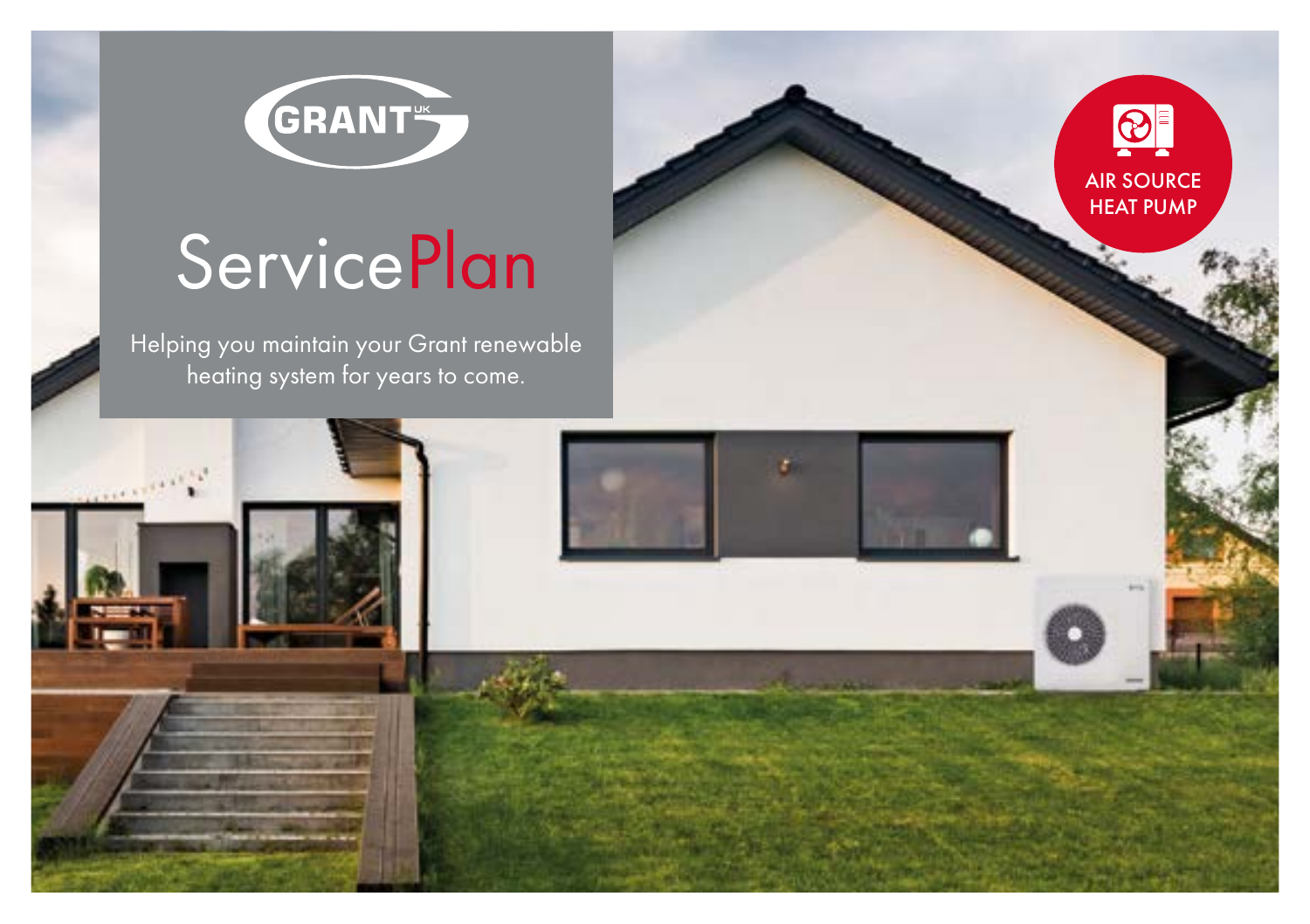Regular servicing can deliver a wide range of benefits for your Grant renewable heating system. By booking a product service through Grant UK, you will:

### Maintain your Grant product warranty

Annual servicing is a requirement to preserve your Grant product warranty.

### Maximise your system's efficiency

Even if your Grant product warranty has expired, Grant UK strongly recommend that products are serviced annually to ensure that both the appliance and system are working as efficiently as possible.

### Comply with RHI Scheme requirements

If you are claiming the Renewable Heat Incentive (RHI), you must ensure that your renewable product is annually serviced by an MCS accredited installer. All of Grant UK's in-house engineers are MCS accredited so when they service your Grant product, you will be adhering to the RHI Scheme rules enabling you to continue to receive your quarterly payments.

### Keep your product maintained by a highly-skilled engineer

All of Grant UK's engineers are experienced in the field and extensively trained on all of Grant's renewable product ranges. By choosing Grant UK to service your appliance, your product will be maintained by the company who also manufactured it.

## Prolong the lifespan of your Grant product

Regular servicing can identify and resolve any issues which could affect your Grant renewable heating system.

Grant heating products are recognised for their innovative designs, impressive performances and reliable durability. To ensure that your air source heat pump or cylinder operate as efficiently as possible, Grant UK recommends that your appliance is regularly serviced. Maintenance not only prolongs the lifespan of your Grant product but it can also improve the overall performance of your entire heating system.

Grant UK can arrange for one of their in-house engineers to service your renewable product. Whether you have an Aerona<sup>3</sup> air source heat pump and/or a Grant cylinder, a Grant UK service Engineer can visit your home, service your appliance and leave you with the peace of mind that your home heating system is working at its best.



## **Benefits**

## Peace of mind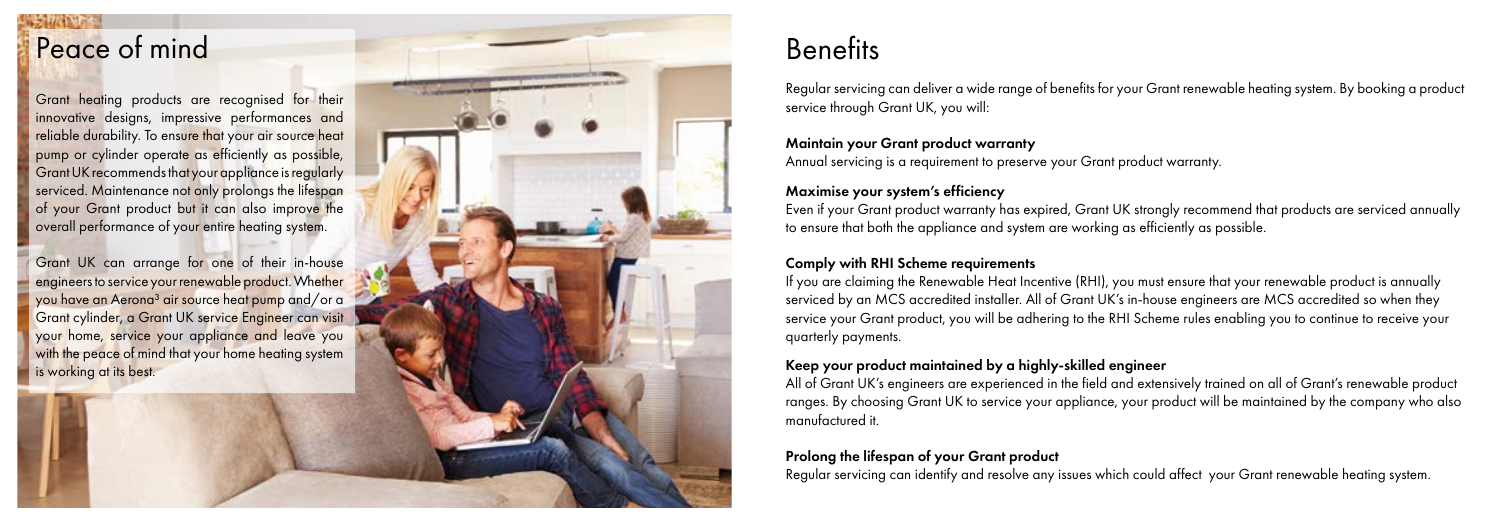Grant UK will send a member of their Field Service Engineering Team to your home to carry out a service of your renewable product. Please find below a summary of what is included in each product service package.



### Grant Aerona<sup>3</sup> air source heat pump service

## What's included

Assess the visual condition of the heat pump Check for any debris/obstructions in the evaporator fins and remove if found Check that the fan outlet is not obstructed and remove any debris Check that the condensate drain opening is clear Assess the condition of the flexible hose and pipe insulation Check the remote controller settings Check that no refrigerant is leaking If the Aerona<sup>3</sup> heat pump is installed within 15 miles of the coast, spray the evaporator with ACF50 Check the expansion vessel pressure and operation of pressure relief valve Assess the heating system pressure and top up if necessary Check the antifreeze concentration level Check the heating and hot water controls settings Check for any sign of leakage from the refrigerant circuit Clean the magnetic filter Update annual servicing record for the product

## Grant cylinder service

Check and clean the cartridge from the pressure-reducing valve (PRV) Check the strainer and, if necessary, remove any debris and replace the cartridge Check the charge pressure in the expansion vessel and top up as necessary Manually lift the expansion relief and temperature and pressure relief valves one at a time and check for adequate discharge Check that the discharge to waste is correct and unobstructed Check that each of the valves seal correctly when released Test the immersion heater and thermostat function Check the immersion heater resistance Complete electrical ground check Ensure cylinder sensor is correctly located, securely fitted and operating correctly Update annual servicing record for the product

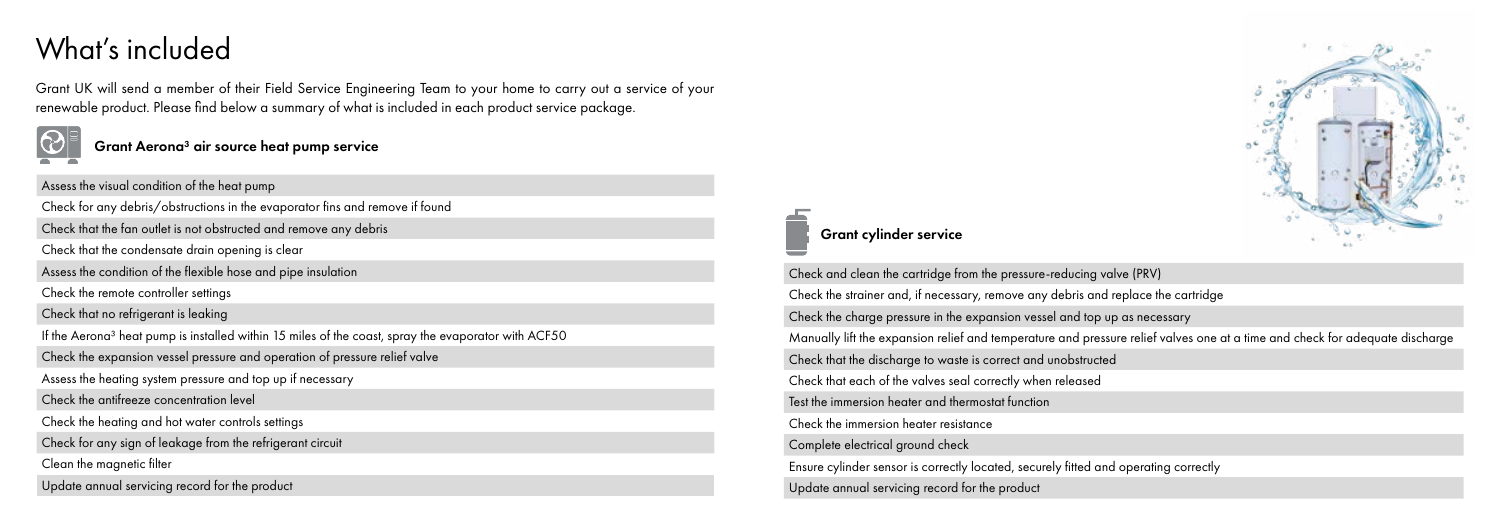ServicePlan by Grant is very flexible. There is no need for you as the homeowner to financially commit to a long-term service plan. Instead, you can simply contact Grant UK when your product is due for servicing and book a one-off appointment.

After Grant UK's engineer has completed the service, you can opt-in to receive a reminder the following year from Grant UK letting you know that your product's next service is due. There is no pressure to enter into a service plan contract so you keep complete control of maintaining your home's heating.

If you would like to arrange for a Grant Engineer to attend your property to service your appliance, please contact our ServicePlan Team on 01380 736920. We will then arrange for an engineer to service your Grant renewable product at a suitable time.

## No complicated commitments

## Book a service

- Heat pump service Technical support
- 
- 
- •Annual service reminder

## ServicePlan 2 **£228** (annual)

- Heat pump & cylinder service Technical support
- 
- 
- •Annual service reminder

## Cylinder service **E120** (annual)



- 
- Service labour Dedicated engineer
- Routine service visits 50% off replacement parts

- 
- Service labour Dedicated engineer
- Routine service visits 50% off replacement parts







Please note, we recommend that you contact Grant UK a month prior to your product's annual service due-date to allow for sufficient time to schedule a booking.



## ServicePlan Prices & Packages

### ServicePlan 1 **E144** (annual)

### What's included

What's included